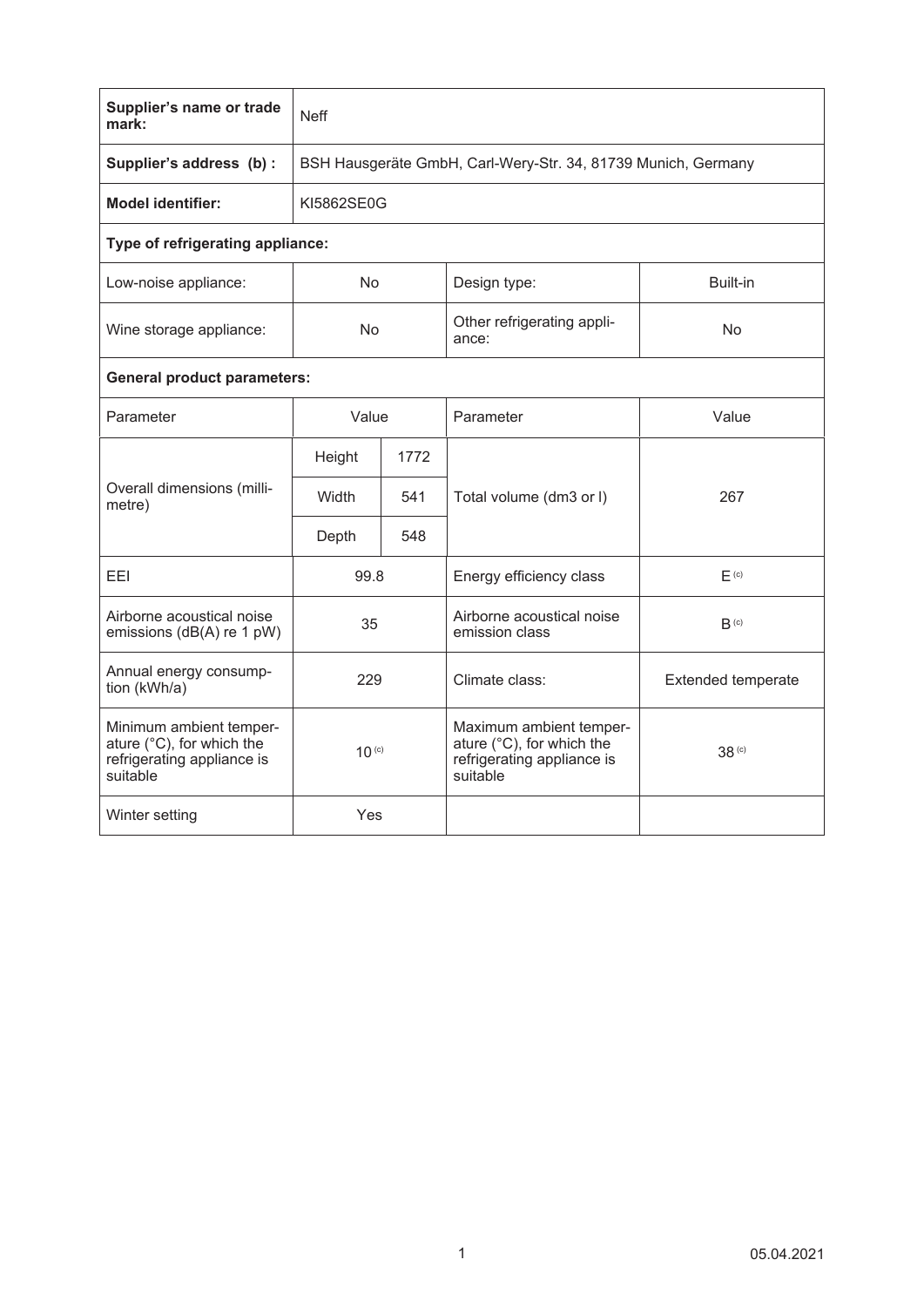| <b>Compartment Parameters:</b>                                  |           |                                                       |                                                                                                                                                                               |                                   |                                                                                 |  |  |  |
|-----------------------------------------------------------------|-----------|-------------------------------------------------------|-------------------------------------------------------------------------------------------------------------------------------------------------------------------------------|-----------------------------------|---------------------------------------------------------------------------------|--|--|--|
| Compartment type                                                |           |                                                       | Compartment parameters and values                                                                                                                                             |                                   |                                                                                 |  |  |  |
|                                                                 |           | Com-<br>part-<br>ment<br>Volume<br>(dm3 or<br>$\vert$ | Recommended temperat-<br>ure setting for optimised<br>food storage (°C)<br>These settings shall not<br>contradict the storage con-<br>ditions set out in Annex IV,<br>Table 3 | Freezing<br>capacity<br>(kg/24 h) | Defrosting<br>type<br>(auto-de-<br>frost = $A$ ,<br>manual<br>$defrost =$<br>M) |  |  |  |
| Pantry                                                          | No        |                                                       |                                                                                                                                                                               |                                   |                                                                                 |  |  |  |
| Wine storage                                                    | No        |                                                       |                                                                                                                                                                               |                                   |                                                                                 |  |  |  |
| Wine storage 2                                                  | No        | ä,                                                    |                                                                                                                                                                               |                                   |                                                                                 |  |  |  |
| Wine storage 3                                                  | No        | ٠                                                     |                                                                                                                                                                               |                                   |                                                                                 |  |  |  |
| Cellar                                                          | No        | ۰                                                     |                                                                                                                                                                               | ٠                                 |                                                                                 |  |  |  |
| Fresh food                                                      | Yes       | 183.0                                                 | 4                                                                                                                                                                             | $\overline{a}$                    | A                                                                               |  |  |  |
| Chill                                                           | No        | $\overline{a}$                                        |                                                                                                                                                                               | L                                 |                                                                                 |  |  |  |
| 0-star or ice- making                                           | No        |                                                       |                                                                                                                                                                               |                                   |                                                                                 |  |  |  |
| 1-star                                                          | No        |                                                       |                                                                                                                                                                               |                                   |                                                                                 |  |  |  |
| 2-star                                                          | No        |                                                       |                                                                                                                                                                               |                                   |                                                                                 |  |  |  |
| 3-star                                                          | <b>No</b> |                                                       |                                                                                                                                                                               |                                   |                                                                                 |  |  |  |
| 4-star                                                          | Yes       | 84.0                                                  | $-18$                                                                                                                                                                         | 4.20                              | M                                                                               |  |  |  |
| 2-star section                                                  | No        |                                                       |                                                                                                                                                                               |                                   |                                                                                 |  |  |  |
| Variable temperature com-<br>partment                           |           |                                                       |                                                                                                                                                                               |                                   |                                                                                 |  |  |  |
| For 4-star compartments                                         |           |                                                       |                                                                                                                                                                               |                                   |                                                                                 |  |  |  |
| Fast freeze facility                                            |           |                                                       | Yes                                                                                                                                                                           |                                   |                                                                                 |  |  |  |
| Light source parameters (a) (b):                                |           |                                                       |                                                                                                                                                                               |                                   |                                                                                 |  |  |  |
| Type of light source                                            |           |                                                       | LED                                                                                                                                                                           |                                   |                                                                                 |  |  |  |
| Energy efficiency class                                         |           |                                                       | D                                                                                                                                                                             |                                   |                                                                                 |  |  |  |
| Minimum duration of the guarantee offered by the supplier (b) : |           |                                                       | 2 years                                                                                                                                                                       |                                   |                                                                                 |  |  |  |